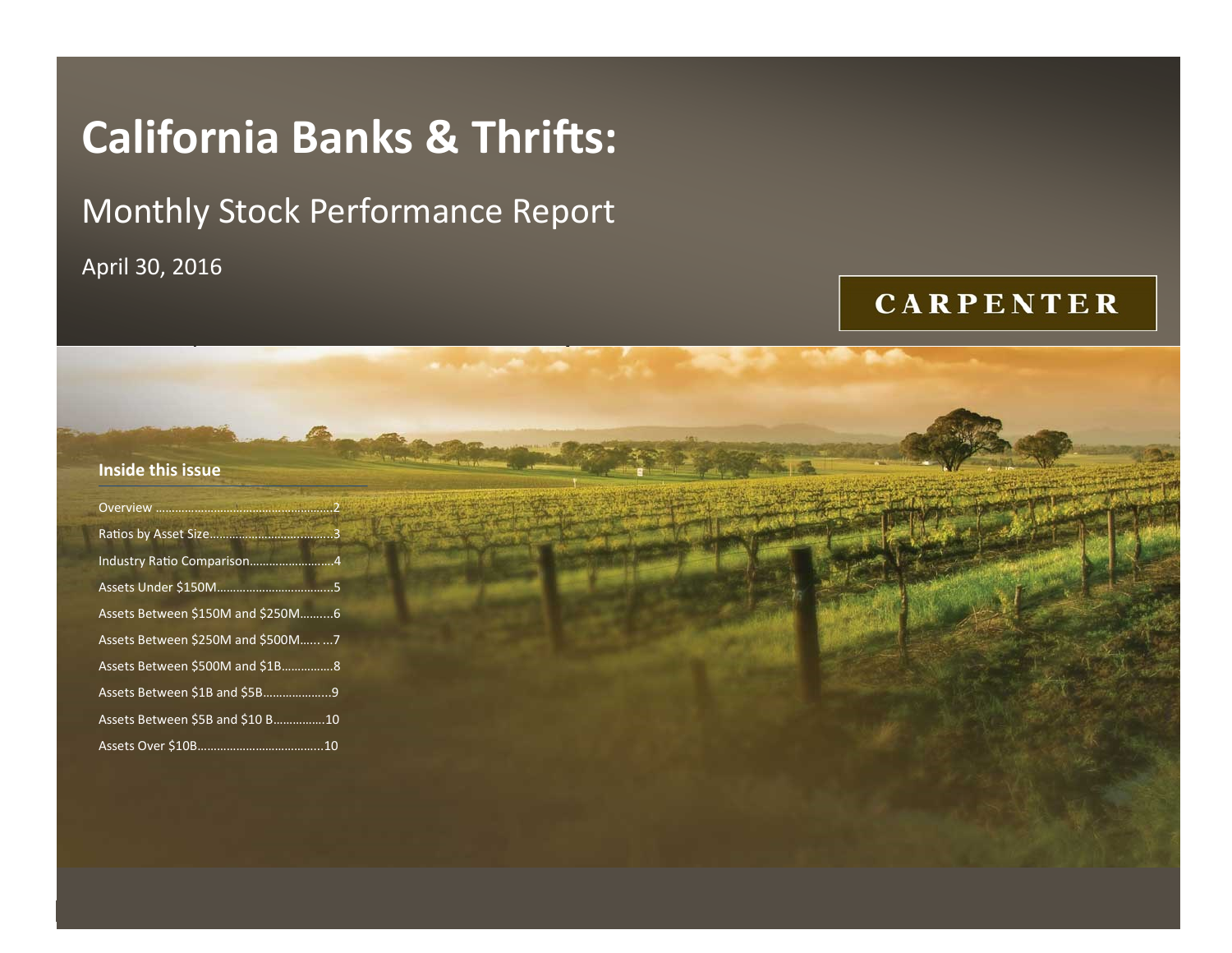## MONTHLY STOCK PERFORMANCE REPORT OVERVIEW OF MARKET PERFORMANCE BY PEER GROUP **California Banks: Overview of**

As of April 30, the number of banks covered in the Monthly Stock Report remained constant, at 116 banks. No mergers or acquisition activity closed during the month of April, and no new banks entered coverage, holding the overall count steady. Composition across each asset category, however, shifted considerably with various bank's assets fluctuating over the month, with balance sheets growing or shrinking to new asset categories for April 2016.

#### **Under \$150M —11 Banks**

During April, 3 banks dropped from coverage in the asset range due to asset growth, shifting the count down to 11 banks. The three banks that moved up to the next asset range were: PBKX, SVBA, and USMT. Of the 11 remaining publicly-traded banks with assets under \$150M, 3 reported price gains, 6 declined in price and 2 were unchanged during the period. Significant monthly price gains in excess of 10% were reported by four companies: CKTM (25.1%), GSBX (40.4%), and SAGN (33.4%). The average Price-to-Tangible-Book Value (P/TBV) was up 1.69% over the month in April, closing the month at 1.28x. The Price-to-Earnings Ratio (P/E) increased substantially, ending the month at 14.58x, or up 5.26% over the month.

#### **\$150M-\$250M —24 Banks**

Although the number of banks in the \$150M—\$250M range remained constant during the period, the group composition shifted considerably. Aside from the three banks moving up into the asset category, CBYAA and PFBN entered the group from the \$250—\$500M range, due to a decrease in assets. Of the 24 remaining banks in the group, 11 reported monthly gains in stock price, 4 declined in price, and 9 were unchanged in price during the period. April saw only one stock in the group report significant gains over 10%: SVBA, a recent addition from the Under \$150M category, which was up 25.1%. The average P/ TBV ratio for banks between \$150-250M increased slightly during April, to 0.95x, and remained the lowest P/TBV multiple amongst all categories. P/E increased slightly in April to 14.13x, a 2.44% increase.

#### **\$250M-\$500M —23 Banks**

During April, 5 banks moved into the range from the \$150-\$250 category, 2 banks already mentioned dropped from the \$250M—\$500M asset range over the month, and 2 more moved up, leaving the new total number of banks at 23 for the category, a net gain of one bank. Of the 22 banks in the category, 11 experienced monthly gains in stock price, 7 sustained price declines, and 5 were unchanged. The 5 new banks in the range were: ARBV, CBBC, CFBN, PBNK and SBKK. No banks saw significant price gains in April.  $P/TBV$  ratio increased slightly to 1.09x.  $P/E$  ratio likewise saw an increase, ending the month at 16.42x, a 1.82% increase during the month of April.

## **Market Performance by Asset Group for April 2016**

#### **\$500M-\$1B —20 Banks**

Although the total number of banks remained constant over the period, the composition of the asset range changed, with VLLX and MSBC having assets above \$500M, and two other banks moving up the asset scale. Of the new 20 companies in the group, 10 recorded stock price gains and 7 declined in stock price with 3 unchanged. Two banks reported significant gains during the month, CFNB up 11.1% and MSBC up 10.0% in April. P/TBV saw a slight decrease over the month, closing at 1.18x, or a 0.33% decrease. P/E, however, increased over the month, ending April at 17.58x, a gain of 2.30% over the month.

#### **\$1B-\$5B —26 Banks**

Two new banks entered the asset range over the period, with BOCH and MLGF growing their balance sheets to over \$1 billion. Of the 26 banks, 17 reported stock price gains, 8 declined in stock price, and 1 was unchanged. Two banks saw significant gains in stock price stock during April: AMBZ (12.0%) and CRPB (up 43.3%). P/TBV increased slightly, closing the month at 1.38x, a 2.88% increase; P/E was also up, ending April at 16.27x, a 6.36% increase over the end of March.

#### **\$5B-\$10B — 7 Banks**

No new banks entered or left the asset range during the period. Of the 7 banks in the asset range, 4 reported price gains and 3 banks reported declines in stock price. One bank in the \$5—\$10B range reported strong gains for the month of April: BANC, which was up 16.3%. P/TBV was down slightly over the month, ending the period at 1.89x, or down 1.42% in April. P/E also saw a slight decrease, closing April at 15.44x.

#### **\$10B-\$100B — 5 Banks**

The number of banks with over \$10B in assets remained steady in April. All five banks in the category reported gains during the period. There was one significant price change, with EWBC up 15.4% during the month. P/TBV increased in April ending at 1.96x, or up 4.37%, and again the highest for all P/TBV multiples. P/E also increased during the month, ending April at 15.93x, a significant increase of 4.52% over the month.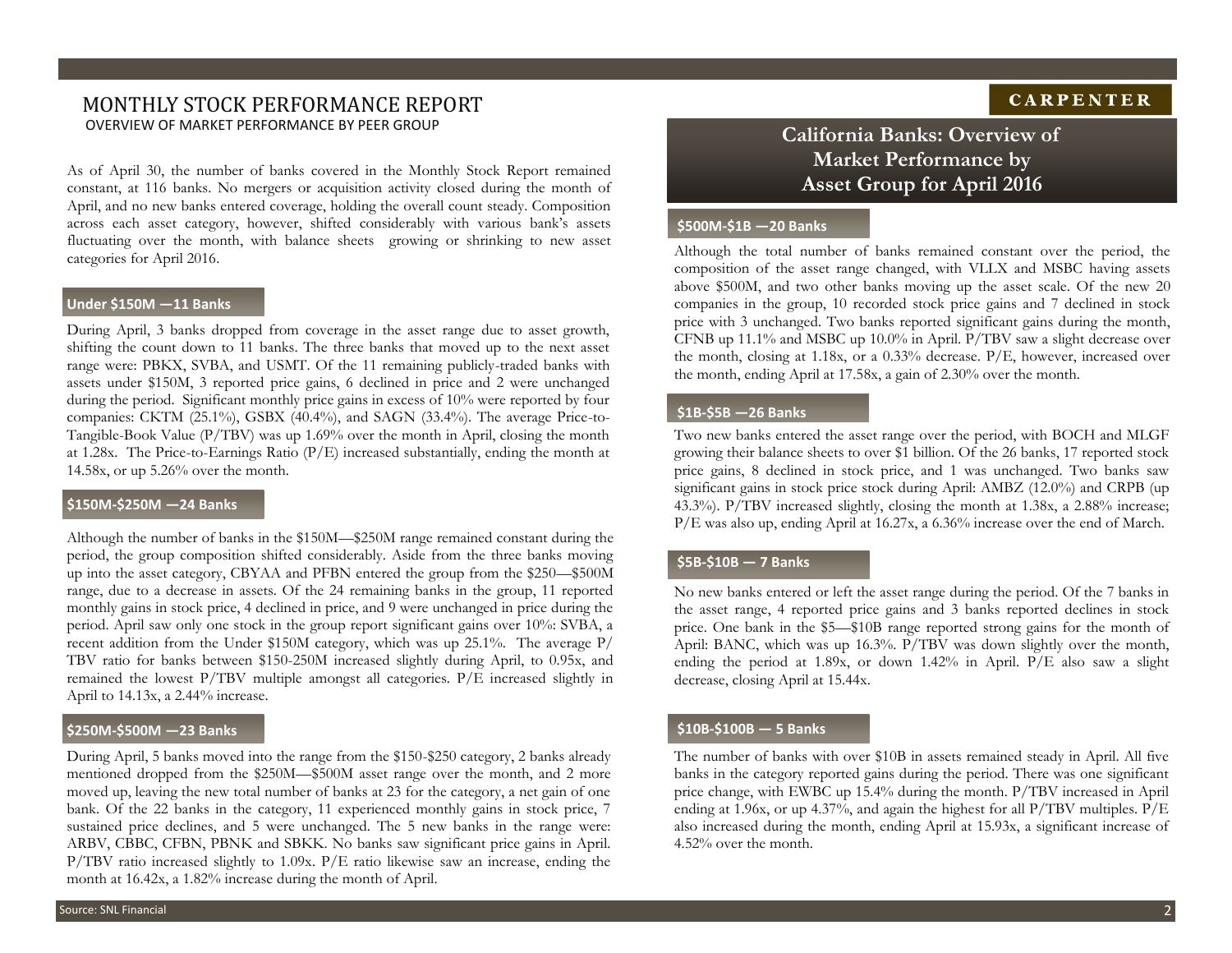#### MONTHLY STOCK PERFORMANCE REPORT EARNINGS AND BOOK VALUE RATIOS BY SIZE

|                      |           | Average LTM P/E Ratio (x) |            |          |           |
|----------------------|-----------|---------------------------|------------|----------|-----------|
|                      |           | Previous                  |            | % Change | % Change  |
|                      | 4/30/2016 | Month                     | 12/31/2015 | Monthly  | YTD       |
| <b>Total Assets:</b> |           |                           |            |          |           |
| Under \$150M         | 14.58     | 13.85                     | 13.53      | 5.26%    | 7.74%     |
| \$150M - \$250M      | 14.13     | 13.80                     | 15.95      | 2.44%    | $-11.40%$ |
| \$250M - \$500M      | 16.42     | 16.12                     | 17.45      | 1.82%    | $-5.89%$  |
| \$500M - \$1Bn       | 17.58     | 17.19                     | 16.59      | 2.30%    | 5.96%     |
| $$1Bn - $5Bn$        | 16.27     | 15.29                     | 16.66      | 6.36%    | $-2.35%$  |
| \$5Bn - \$10Bn       | 15.44     | 15.85                     | 16.52      | $-2.59%$ | $-6.53%$  |
| Over \$10Bn          | 15.93     | 15.24                     | 17.58      | 4.52%    | $-9.37%$  |





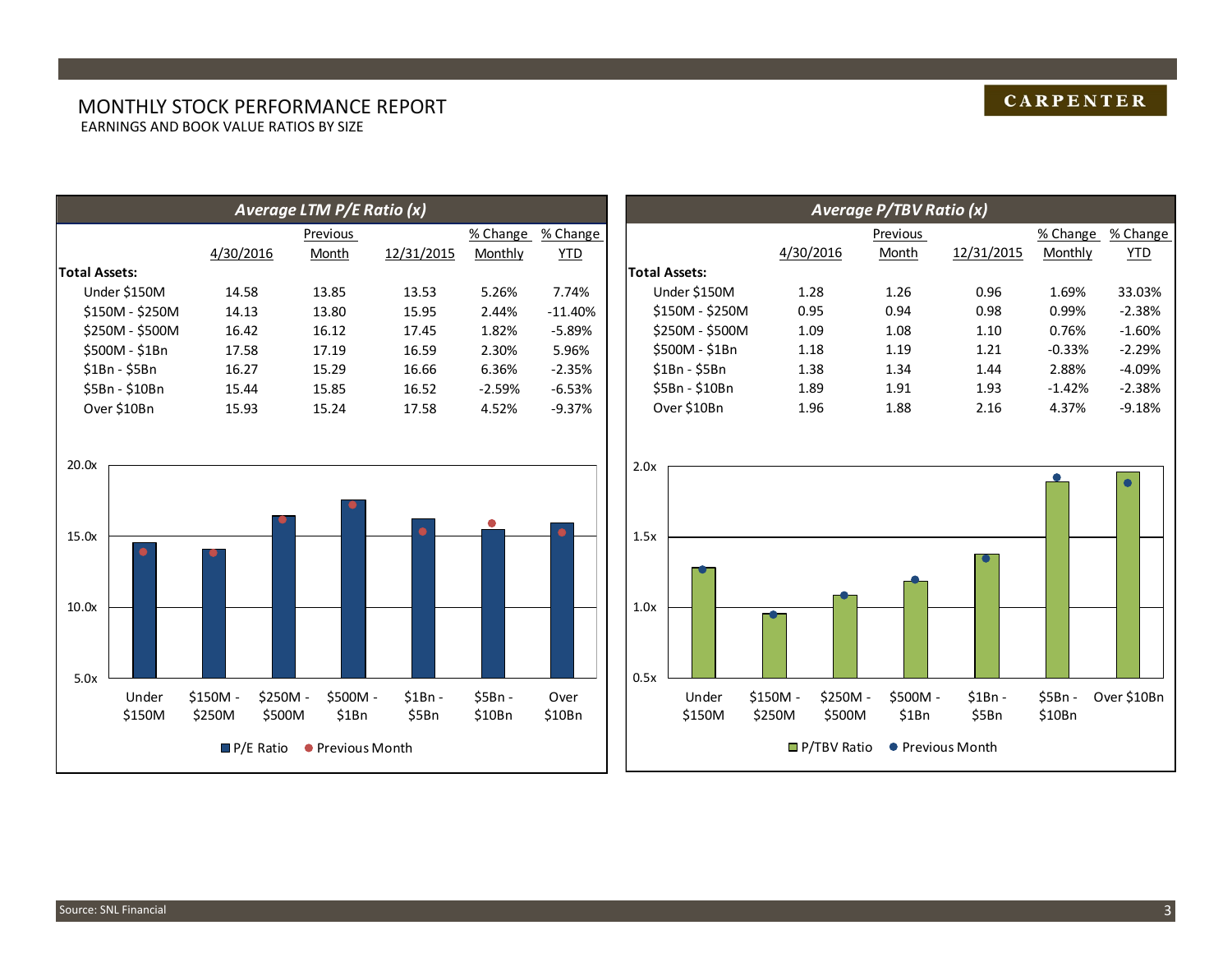| Carpenter California Banks - SNL Bank Index: Price/LTM EPS Ratio (x) |                |              |                                 |                |              |              | <b>Carpenter</b>     |
|----------------------------------------------------------------------|----------------|--------------|---------------------------------|----------------|--------------|--------------|----------------------|
|                                                                      | 4/30/2016      |              | <b>Previous Month</b>           |                | 12/31/2015   |              |                      |
|                                                                      | California     | <b>SNL</b>   | California                      | SNL            | California   | <b>SNL</b>   |                      |
|                                                                      | <b>Banks</b>   | <b>Banks</b> | <b>Banks</b>                    | <b>Banks</b>   | <b>Banks</b> | <b>Banks</b> |                      |
| Total Assets:                                                        |                |              |                                 |                |              |              | <b>Total Assets:</b> |
| \$250M - \$500M                                                      | 16.69          | 16.91        | 16.12                           | 17.52          | 17.45        | 21.44        | \$250M - \$5         |
| \$500M - \$1Bn                                                       | 18.14          | 16.83        | 17.19                           | 15.05          | 16.59        | 14.38        | \$500M - \$1         |
| $$1Bn - $5Bn$                                                        | 16.37          | 17.24        | 15.29                           | 16.61          | 16.66        | 18.23        | \$1Bn - \$5Br        |
| \$5Bn - \$10Bn                                                       | 13.38          | 17.24        | 15.85                           | 17.34          | 16.52        | 19.21        | \$5Bn - \$10B        |
| Over \$10Bn                                                          | 15.93          | 12.46        | 15.24                           | 11.56          | 17.58        | 13.35        | Over \$10Bn          |
|                                                                      |                |              | <b>Current Month Comparison</b> |                |              |              |                      |
| 20.0x                                                                |                |              |                                 |                |              |              | 2.5x                 |
| 15.0x                                                                |                |              |                                 |                |              |              | 2.0x                 |
| 10.0x                                                                |                |              |                                 |                |              |              | 1.5x                 |
| 5.0x                                                                 |                |              |                                 |                |              |              | 1.0x<br>0.5x         |
| \$250M -                                                             | \$500M - \$1Bn |              | $$1Bn - $5Bn$                   | \$5Bn - \$10Bn | Over \$10Bn  |              | \$:                  |

■ California Banks ■ SNL Banks

## *Carpenter California Banks - SNL Bank Index: Price/Tangible Book Ratio (x)*

|                 | 4/30/2016    |              | <b>Previous Month</b> |              | 12/31/2015   |              |  |
|-----------------|--------------|--------------|-----------------------|--------------|--------------|--------------|--|
|                 | California   | SNL          | California            | <b>SNL</b>   | California   | <b>SNL</b>   |  |
|                 | <b>Banks</b> | <b>Banks</b> | <b>Banks</b>          | <b>Banks</b> | <b>Banks</b> | <b>Banks</b> |  |
| otal Assets:    |              |              |                       |              |              |              |  |
| \$250M - \$500M | 1.09         | 1.29         | 1.08                  | 1.27         | 1.10         | 1.57         |  |
| \$500M - \$1Bn  | 1.18         | 1.15         | 1.19                  | 1.14         | 1.21         | 1.19         |  |
| \$1Bn - \$5Bn   | 1.38         | 1.57         | 1.34                  | 1.55         | 1.44         | 1.69         |  |
| \$5Bn - \$10Bn  | 1.89         | 2.11         | 1.91                  | 2.10         | 1.93         | 2.27         |  |
| Over \$10Bn     | 1.96         | 1.52         | 1.88                  | 1.45         | 2.16         | 1.62         |  |

## **Current Month Comparison**



\$500M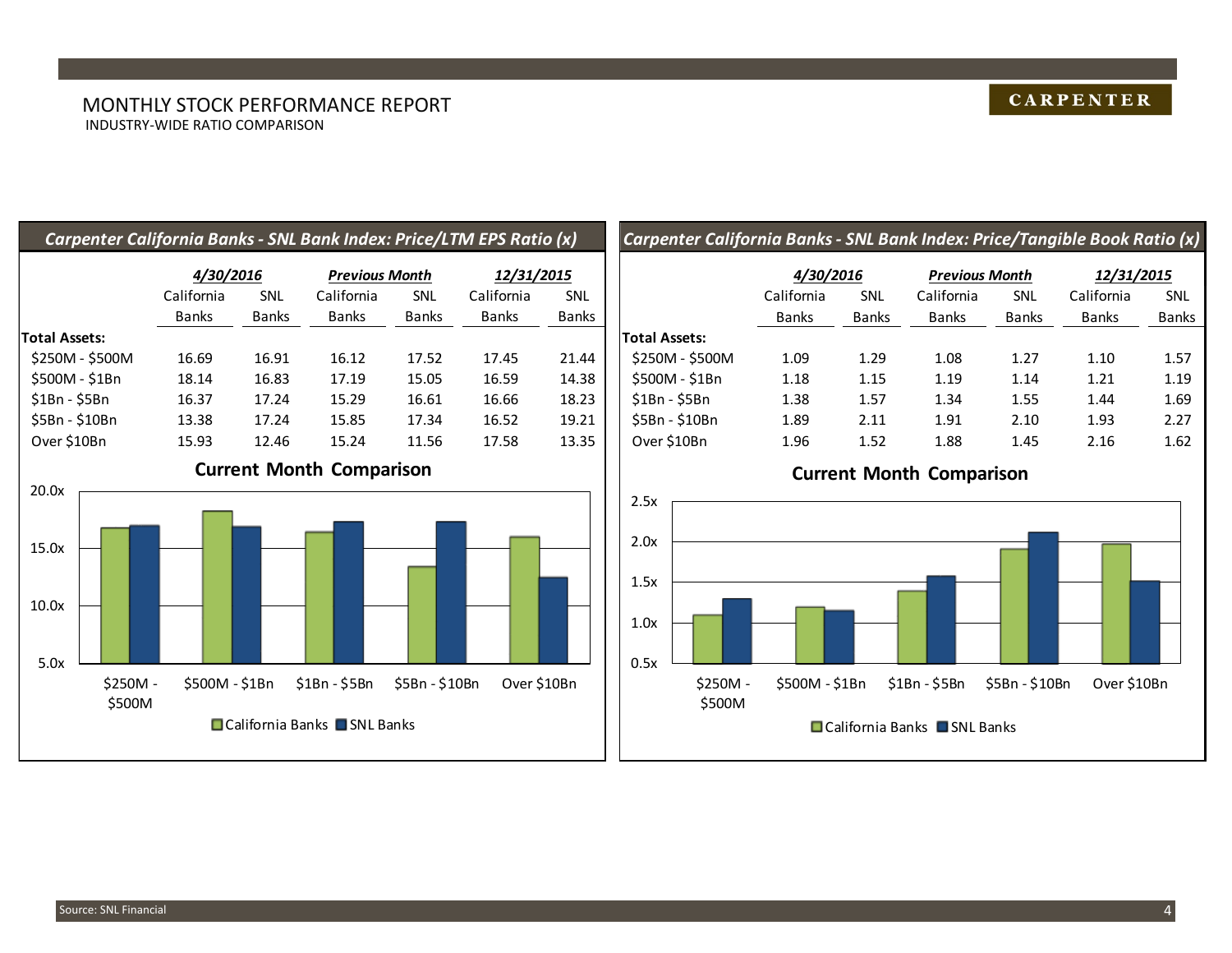#### MONTHLY STOCK PERFORMANCE REPORT CALIFORNIA BANKS AND THRIFTS WITH TOTAL ASSETS LESS THAN \$150 MILLION

## **CARPENTER**

|               |                                     |           |                   |                |                |            |           |                       |          | 4/30/2016         |          |
|---------------|-------------------------------------|-----------|-------------------|----------------|----------------|------------|-----------|-----------------------|----------|-------------------|----------|
| <b>Symbol</b> | <b>Name</b>                         |           | <b>Last Trade</b> | <b>Monthly</b> | <b>Mkt Cap</b> | <b>LTM</b> | Price/    | <b>Monthly Change</b> |          | <b>YTD Change</b> |          |
|               |                                     | Date      | Price (\$)        | <b>Volume</b>  | (\$MM)         | P/E        | T. Book   | (5)                   | (%)      | (5)               | (%)      |
| <b>CABB</b>   | California Business Bank            | 17-Feb    | 0.28              | $\mathbf{0}$   | 26.42          | <b>NM</b>  | <b>NM</b> | 0.00                  | 0.0%     | 0.07              | 33.3%    |
| <b>CALW</b>   | Cal West Bancorp                    | 25-Apr    | 0.32              | 23,930         | 14.73          | NM.        | 2.18      | $-0.07$               | $-18.4%$ | 0.00              | 0.0%     |
| <b>CKTM</b>   | Commerce Bank of Temecula Valley    | $19$ -Apr | 6.24              | 772            | 9.39           | 16.85      | 0.97      | 1.25                  | 25.1%    | 1.74              | 38.7%    |
| <b>CMUV</b>   | <b>CMUV Bancorp</b>                 | 28-Apr    | 5.70              | 20,476         | 12.25          | 13.44      | 0.78      | $-0.21$               | $-3.6%$  | $-0.90$           | $-13.6%$ |
| <b>CTBP</b>   | Coast Bancorp                       | $11$ -Apr | 2.40              | 200            | 13.55          | 2.00       | 1.29      | $-0.05$               | $-2.0%$  | 0.65              | 37.1%    |
| <b>DEBC</b>   | Delta National Bancorp              | 28-Jan    | 7.90              | 0              | 3.00           | NM.        | 0.44      | 0.00                  | 0.0%     | $-0.20$           | $-2.5%$  |
| <b>FHLB</b>   | Friendly Hills Bank                 | 29-Apr    | 6.25              | 12,528         | 10.10          | 26.04      | 0.68      | $-0.65$               | $-9.4%$  | $-2.09$           | $-25.1%$ |
| <b>GSBX</b>   | Golden State Bancorp                | 18-Apr    | 20.00             | 479            | 20.52          | NM.        | 1.89      | 5.75                  | 40.4%    | 8.00              | 66.7%    |
| <b>SAGN</b>   | California International Bank, N.A. | $21-Apr$  | 0.19              | 220            | 18.90          | <b>NM</b>  | 2.10      | 0.05                  | 33.4%    | 0.13              | 192.3%   |
| <b>SFRK</b>   | Security First Bank                 | 29-Apr    | 7.40              | 3,225          | 13.21          | NM.        | 0.89      | $-0.40$               | $-5.1%$  | $-1.80$           | $-19.6%$ |
| <b>TRVB</b>   | Tri-Valley Bank                     | 28-Apr    | 0.52              | 7,994          | 20.06          | <b>NM</b>  | 1.59      | $-0.02$               | $-3.7%$  | $-0.03$           | $-5.5%$  |

#### **TOTAL MARKET CAPITALIZATION: \$162 MILLION** *Median 15.14 1.13*

| 14.58 | 1.28 |
|-------|------|
| 15.14 | 1.13 |
| 26.04 | 2.18 |
| 2.00  | 0.44 |
|       |      |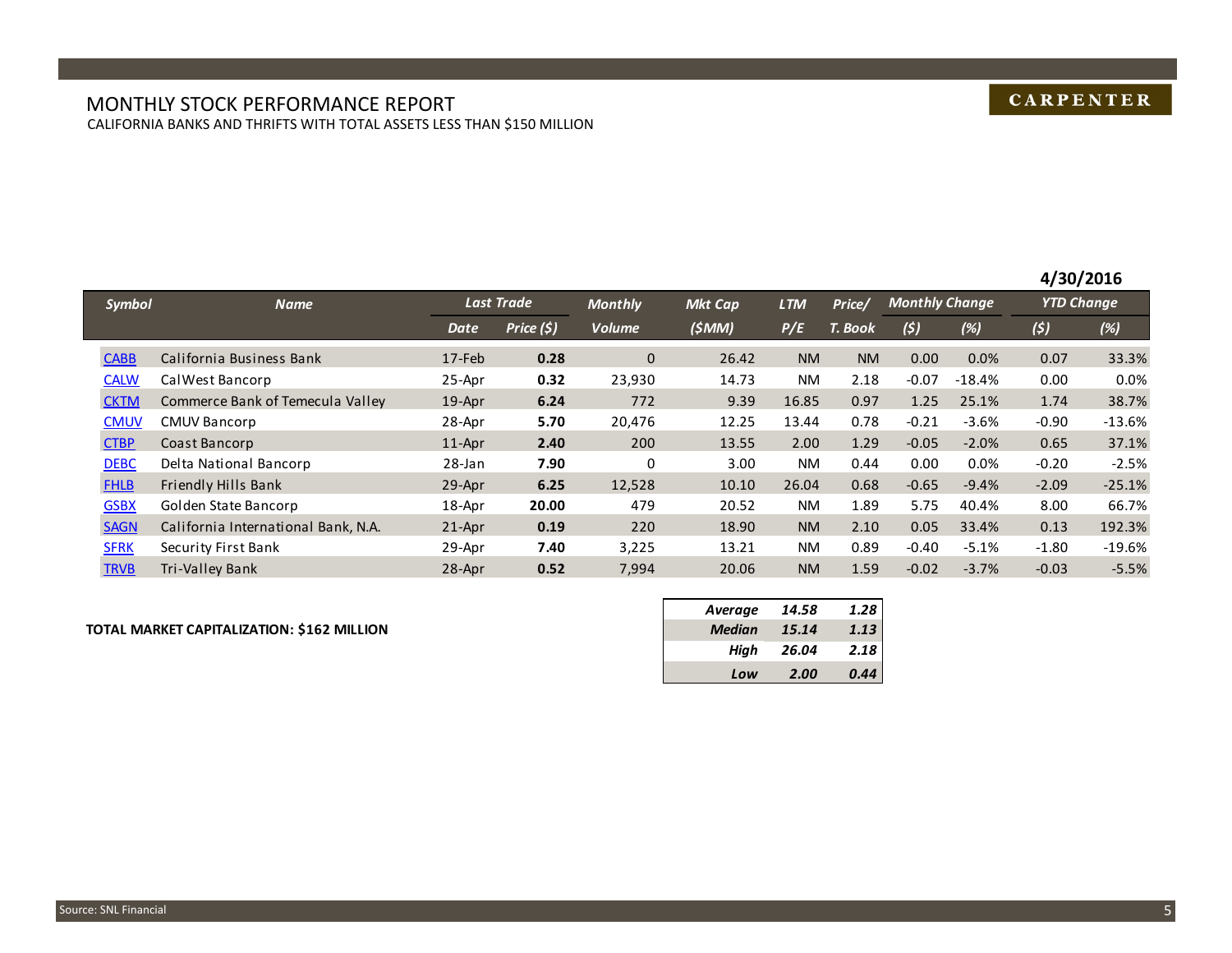### MONTHLY STOCK PERFORMANCE REPORT

CALIFORNIA BANKS AND THRIFTS WITH TOTAL ASSETS BETWEEN \$150 MILLION AND \$250 MILLION

|              |                                            |           |                   |                |                |            |           |                       |         | 4/30/2016         |          |
|--------------|--------------------------------------------|-----------|-------------------|----------------|----------------|------------|-----------|-----------------------|---------|-------------------|----------|
| Symbol       | <b>Name</b>                                |           | <b>Last Trade</b> | <b>Monthly</b> | <b>Mkt Cap</b> | <b>LTM</b> | Price/    | <b>Monthly Change</b> |         | <b>YTD Change</b> |          |
|              |                                            | Date      | Price (\$)        | <b>Volume</b>  | (5MM)          | P/E        | T. Book   | (5)                   | (%)     | (5)               | (%)      |
| <b>AUNB</b>  | Americas United Bank                       | 29-Apr    | 7.10              | 53,340         | 20             | 13.92      | 0.80      | 0.00                  | 0.0%    | $-0.66$           | $-8.5%$  |
| <b>BNNP</b>  | Bank of Napa, N.A.                         | 29-Apr    | 9.70              | 24,265         | 22             | 16.72      | 0.91      | 0.20                  | 2.1%    | $-0.20$           | $-2.0%$  |
| <b>CBYAA</b> | Community Bank of the Bay                  | 28-Apr    | 4.50              | 100,276        | 19             | 13.24      | 1.00      | 0.00                  | 0.0%    | $-0.88$           | $-16.4%$ |
| <b>CCBC</b>  | Chino Commercial Bancorp                   | 29-Apr    | 14.25             | 8,488          | 15             | 10.48      | 1.17      | $-0.05$               | $-0.3%$ | $-0.90$           | $-5.9%$  |
| <b>CRSB</b>  | <b>Cornerstone Community Bancorp</b>       | 28-Apr    | 8.35              | 18,170         | 10             | 12.46      | 0.70      | 0.10                  | 1.2%    | $-1.27$           | $-13.2%$ |
| <b>CYSM</b>  | Community Bank of Santa Maria              | 28-Apr    | 7.85              | 10,432         | 19             | 18.65      | 0.90      | 0.05                  | 0.6%    | $-0.77$           | $-8.9%$  |
| <b>FBCP</b>  | Founders Bancorp                           | 29-Apr    | 12.60             | 24,440         | 16             | 9.52       | 1.27      | 0.10                  | 0.8%    | $-0.50$           | $-3.8%$  |
| <b>FOLB</b>  | Folsom Lake Bank                           | 29-Apr    | 8.71              | 16,284         | 14             | 15.55      | 0.82      | 0.31                  | 3.7%    | 0.01              | 0.1%     |
| <b>GVYB</b>  | Golden Valley Bank                         | 20-Apr    | 11.50             | 102            | 24             | 15.02      | 1.14      | 0.25                  | 2.2%    | 0.99              | 9.4%     |
| <b>LGHT</b>  | Lighthouse Bank                            | 29-Apr    | 14.30             | 8,060          | 33             | 13.49      | 1.16      | 0.00                  | 0.0%    | $-0.40$           | $-2.7%$  |
| <b>MNBO</b>  | <b>MNB Holdings Corporation</b>            | 23-Mar    | 36.75             | $\mathbf{0}$   | 17             | <b>NM</b>  | 0.80      | 0.00                  | 0.0%    | 2.43              | 7.1%     |
| <b>NCNB</b>  | Northern California National Bank          | 18-Mar    | 10.50             | 0              | 14             | 13.85      | 0.82      | 0.00                  | 0.0%    | 0.65              | 6.6%     |
| <b>NRLB</b>  | Northern California Bancorp, Inc.          | 29-Apr    | 0.60              | 39,000         | $\overline{2}$ | <b>NM</b>  | <b>NM</b> | $-0.05$               | $-7.7%$ | $-0.16$           | $-21.1%$ |
| <b>OJCB</b>  | <b>OCB Bancorp</b>                         | 29-Apr    | 6.00              | 48,724         | 13             | 14.29      | 0.86      | 0.00                  | 0.0%    | 0.20              | 3.4%     |
| <b>PAMB</b>  | Pan American Bank                          | 21-Apr    | 28.33             | 10,885         | 36             | <b>NM</b>  | <b>NM</b> | 0.13                  | 0.5%    | 12.52             | 79.2%    |
| <b>PBKX</b>  | Partners Bank of California                | 27-Jan    | 3.35              | $\mathbf 0$    | 6              | <b>NM</b>  | <b>NM</b> | 0.00                  | 0.0%    | 0.00              | 0.0%     |
| <b>PFBN</b>  | Pacific Alliance Bank                      | 19-Feb    | 6.80              | $\Omega$       | 20             | 5.86       | 0.76      | 0.00                  | 0.0%    | $-0.70$           | $-9.3%$  |
| <b>PMRA</b>  | ProAmérica Bank                            | 28-Apr    | 10.07             | 140,566        | 29             | <b>NM</b>  | 1.14      | 0.08                  | 0.8%    | 0.15              | 1.5%     |
| <b>PVBK</b>  | Pacific Valley Bank                        | 26-Apr    | 6.50              | 29,470         | 23             | 21.89      | 0.85      | 0.25                  | 4.0%    | 0.25              | 4.0%     |
| <b>RVVY</b>  | River Valley Community Bank                | 29-Apr    | 12.45             | 4,235          | 29             | 18.40      | 1.22      | 0.20                  | 1.6%    | 2.55              | 25.8%    |
| <b>SMAL</b>  | Summit Bancshares, Inc.                    | 29-Apr    | 18.90             | 17,162         | 25             | 8.28       | 0.99      | $-0.10$               | $-0.5%$ | 2.39              | 14.5%    |
| <b>SVBA</b>  | Sierra Vista Bank                          | 29-Apr    | 5.00              | 26,870         | 21             | 29.41      | 1.17      | 1.01                  | 25.3%   | 1.20              | 31.6%    |
| <b>UIFC</b>  | Uniti Financial Corporation                | 28-Apr    | 2.15              | 2,050          | 29             | 13.44      | 0.81      | $-0.05$               | $-2.3%$ | $-0.30$           | $-12.2%$ |
| <b>USMT</b>  | <b>US Metro Bank</b>                       | $20$ -Jan | 1.76              | $\mathbf 0$    | 14             | 4.10       | 0.74      | 0.00                  | 0.0%    | $-0.74$           | $-29.6%$ |
|              |                                            |           |                   |                | Average        | 14.13      | 0.95      |                       |         |                   |          |
|              | TOTAL MARKET CAPITALIZATION: \$471 MILLION |           |                   |                | <b>Median</b>  | 13.85      | 0.90      |                       |         |                   |          |
|              |                                            |           |                   |                | High           | 29.41      | 1.27      |                       |         |                   |          |

*Low 4.10 0.70*

## **CARPENTER**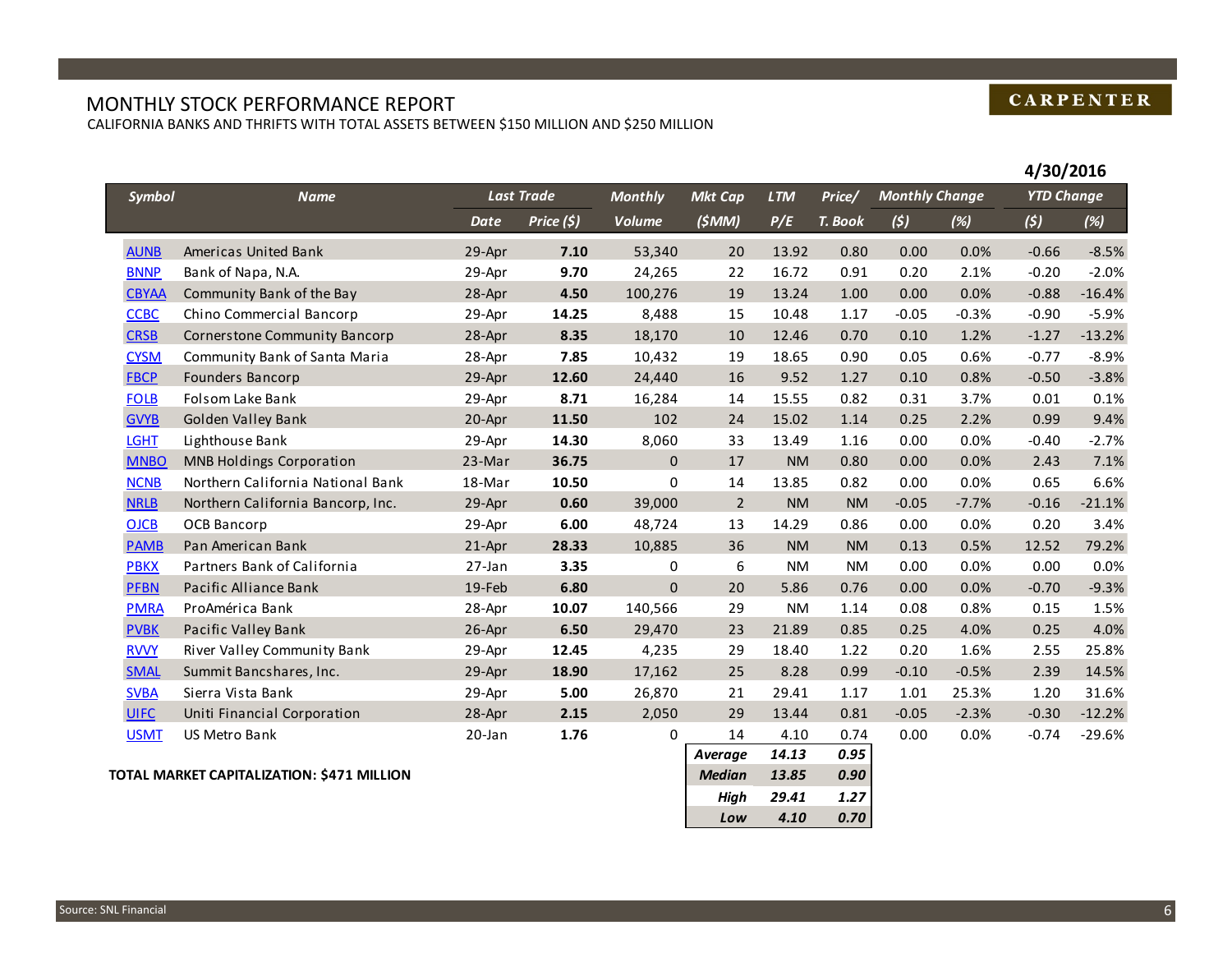## **CARPENTER**

## MONTHLY STOCK PERFORMANCE REPORT

CALIFORNIA BANKS AND THRIFTS WITH TOTAL ASSETS BETWEEN \$250 MILLION AND \$500 MILLION

|             |                                                   |             |                   |                |                |            |           |                       |         | 4/30/2016         |          |
|-------------|---------------------------------------------------|-------------|-------------------|----------------|----------------|------------|-----------|-----------------------|---------|-------------------|----------|
| Symbol      | <b>Name</b>                                       |             | <b>Last Trade</b> | <b>Monthly</b> | <b>Mkt Cap</b> | <b>LTM</b> | Price/    | <b>Monthly Change</b> |         | <b>YTD Change</b> |          |
|             |                                                   | <b>Date</b> | Price (\$)        | <b>Volume</b>  | (\$MM)         | P/E        | T. Book   | (5)                   | (%)     | (5)               | (%)      |
| <b>ABNK</b> | AltaPacific Bancorp                               | 29-Apr      | 9.12              | 69,214         | 52             | 11.27      | <b>NM</b> | 0.02                  | 0.2%    | $-0.35$           | $-3.7%$  |
| <b>ARBV</b> | American Riviera Bank                             | 29-Apr      | 10.86             | 107,870        | 47             | 31.03      | 1.03      | $-0.20$               | $-1.8%$ | $-0.44$           | $-3.9%$  |
| <b>BCAL</b> | Bank of Southern California, National Assc 30-Mar |             | 8.25              | $\mathbf{0}$   | 36             | 18.42      | 1.08      | 0.00                  | 0.0%    | $-0.05$           | $-0.6%$  |
| <b>BSCA</b> | Bank of Santa Clarita                             | 29-Apr      | 9.70              | 6,318          | 23             | 20.40      | 0.87      | 0.10                  | 1.0%    | $-0.20$           | $-2.0%$  |
| <b>BYFC</b> | <b>Broadway Financial Corporation</b>             | 29-Apr      | 2.00              | 146,669        | 58             | 6.45       | 1.26      | 0.07                  | 3.7%    | 0.49              | 32.5%    |
| <b>CBBC</b> | <b>Community Business Bank</b>                    | 28-Apr      | 13.10             | 12,161         | 32             | 12.02      | 1.23      | $-0.01$               | $-0.1%$ | 0.70              | 5.6%     |
| <b>CBJC</b> | Capital Bank                                      | 29-Apr      | 20.00             | 5,461          | 31             | 10.42      | 1.33      | 1.75                  | 9.6%    | 2.00              | 11.1%    |
| <b>CFBN</b> | Community 1st Bancorp                             | 29-Apr      | 4.15              | 28,536         | 27             | 23.06      | 1.12      | 0.05                  | 1.2%    | $-0.05$           | $-1.2%$  |
| <b>CFST</b> | Communities First Financial Corporation           | 27-Apr      | 9.95              | 31,413         | 27             | 10.36      | 0.97      | 0.00                  | 0.0%    | $-0.21$           | $-2.1%$  |
| <b>CWBK</b> | CommerceWest Bank                                 | 28-Apr      | 14.75             | 82,199         | 59             | 14.90      | 1.03      | $-0.10$               | $-0.7%$ | $-1.25$           | $-7.8%$  |
| <b>FUBP</b> | First ULB Corp.                                   | $10$ -Mar   | 15.30             | $\mathbf{0}$   | 22             | 31.22      | <b>NM</b> | 0.00                  | 0.0%    | 0.05              | 0.3%     |
| LIBC        | Liberty Bancorp                                   | 28-Mar      | 13.50             | $\mathbf 0$    | 12             | 11.51      | 0.80      | 0.00                  | 0.0%    | 0.49              | 3.8%     |
| <b>MVLY</b> | <b>Mission Valley Bancorp</b>                     | 29-Apr      | 8.00              | 1,459          | 25             | <b>NM</b>  | 1.04      | $-0.17$               | $-2.1%$ | $-1.00$           | $-11.1%$ |
| <b>NCAL</b> | <b>NCAL Bancorp</b>                               | 22-Mar      | 0.72              | $\mathbf 0$    | 35             | <b>NM</b>  | 1.37      | 0.00                  | 0.0%    | 0.27              | 60.0%    |
| <b>NWBN</b> | New Resource Bank                                 | 29-Apr      | 4.99              | 39,510         | 29             | 3.74       | 0.73      | $-0.09$               | $-1.8%$ | $-0.11$           | $-2.2%$  |
| <b>PBAM</b> | Private Bancorp of America, Inc.                  | 29-Apr      | 16.55             | 3,851          | 63             | 13.92      | 1.24      | $-0.45$               | $-2.6%$ | 0.65              | 4.1%     |
| <b>PBCA</b> | <b>PBB Bancorp</b>                                | 29-Apr      | 8.00              | 30,851         | 40             | 14.55      | 1.06      | 0.10                  | 1.3%    | $-2.25$           | $-22.0%$ |
| <b>PBNK</b> | Pinnacle Bank                                     | 29-Apr      | 7.24              | 32,323         | 25             | 15.40      | 0.95      | 0.04                  | 0.5%    | $-0.06$           | $-0.8%$  |
| <b>PCBC</b> | Pacific Commerce Bancorp                          | 29-Apr      | 6.70              | 31,914         | 44             | 29.13      | 1.21      | 0.20                  | 3.1%    | $-0.15$           | $-2.2%$  |
| <b>RWCB</b> | Redwood Capital Bancorp                           | 29-Apr      | 12.00             | 5,031          | 23             | 9.92       | 1.16      | 0.85                  | 7.6%    | 0.50              | 4.3%     |
| <b>SBKK</b> | Suncrest Bank                                     | 27-Apr      | 7.25              | 7,360          | 36             | 33.73      | 0.93      | $-0.05$               | $-0.7%$ | $-0.07$           | $-1.0%$  |
| <b>UABK</b> | United American Bank                              | 22-Apr      | 0.37              | 2,700          | 17             | 6.94       | 1.33      | 0.02                  | 5.7%    | 0.00              | 0.0%     |
| <b>VCBP</b> | Valley Commerce Bancorp                           | 29-Apr      | 15.95             | 24,745         | 46             | 9.85       | 0.96      | 0.25                  | 1.6%    | 0.35              | 2.2%     |
|             |                                                   |             |                   |                | Average        | 16.42      | 1.09      |                       |         |                   |          |
|             | TOTAL MARKET CAPITALIZATION: \$762 MILLION        |             |                   |                | <b>Median</b>  | 14.23      | 1.07      |                       |         |                   |          |
|             |                                                   |             |                   |                | High           | 33.73      | 1.37      |                       |         |                   |          |
|             |                                                   |             |                   |                | Low            | 3.74       | 0.73      |                       |         |                   |          |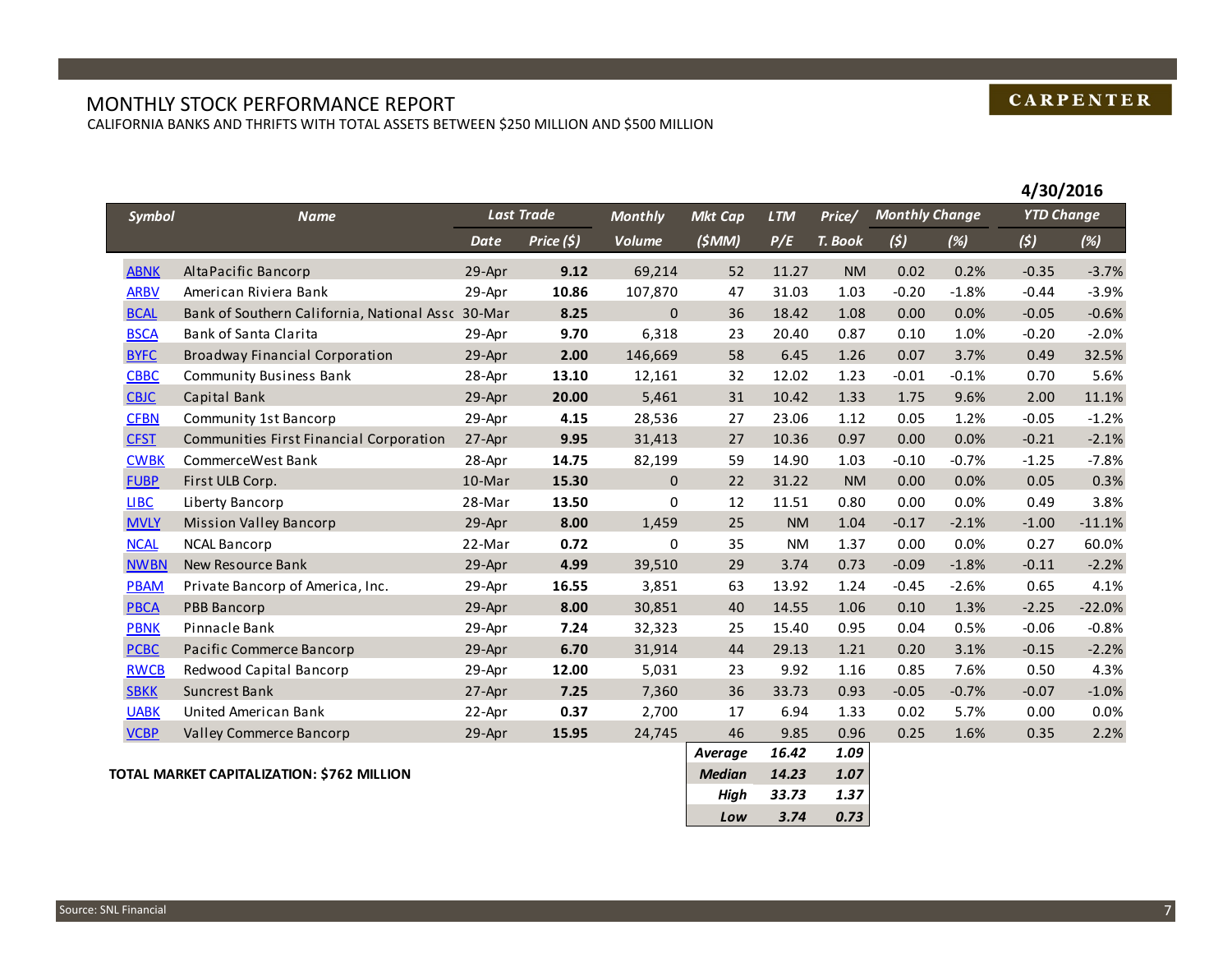## **CARPENTER**

#### MONTHLY STOCK PERFORMANCE REPORT CALIFORNIA BANKS AND THRIFTS WITH TOTAL ASSETS BETWEEN \$500 MILLION AND \$1 BILLION

|               |                                           |        |                   |                |                |            |            |                  |                       |         | 4/30/2016         |          |
|---------------|-------------------------------------------|--------|-------------------|----------------|----------------|------------|------------|------------------|-----------------------|---------|-------------------|----------|
| <b>Symbol</b> | <b>Name</b>                               |        | <b>Last Trade</b> | <b>Monthly</b> | <b>Mkt Cap</b> | <b>LTM</b> | <b>LTM</b> | Price/           | <b>Monthly Change</b> |         | <b>YTD Change</b> |          |
|               |                                           | Date   | Price (\$)        | Volume         | (5MM)          | EPS(5)     | P/E        | T. Book          | (5)                   | (%)     | (5)               | (%)      |
| <b>AMRB</b>   | American River Bankshares                 | 29-Apr | 10.15             | 334,853        | 71             | 13.18      | 13.18      | 1.03             | $-0.01$               | $-0.1%$ | $-0.43$           | $-4.1%$  |
| <b>AVBH</b>   | Avidbank Holdings, Inc.                   | 28-Apr | 14.25             | 21,817         | 65             | 14.39      | 14.39      | 1.13             | 0.25                  | 1.8%    | 0.40              | 2.9%     |
| <b>BCML</b>   | <b>Bay Commercial Bank</b>                | 29-Apr | 11.86             | 60,280         | 65             | 19.44      | 19.44      | 0.92             | $-0.14$               | $-1.2%$ | $-1.39$           | $-10.5%$ |
| <b>CABC</b>   | California Bank of Commerce               | 29-Apr | 13.50             | 17,864         | 75             | 25.14      | 25.14      | 1.28             | $-0.20$               | $-1.5%$ | $-0.95$           | $-6.6%$  |
| <b>CFNB</b>   | California First National Bancorp         | 28-Apr | 14.61             | 39,403         | 150            | 24.76      | 24.76      | 0.80             | 1.46                  | 11.1%   | 1.39              | 10.5%    |
| <b>CWBB</b>   | Commonwealth Business Bank                | 29-Apr | 11.69             | 158,173        | 95             | 8.47       | 8.47       | 1.02             | 1.04                  | 9.8%    | $-0.09$           | $-0.8%$  |
| <b>CWBC</b>   | <b>Community West Bancshares</b>          | 29-Apr | 7.26              | 73,357         | 59             | 30.25      | 30.25      | 0.94             | 0.46                  | 6.8%    | 0.29              | 4.2%     |
| <b>FCBK</b>   | <b>First Choice Bank</b>                  | 29-Apr | 15.50             | 65,556         | 106            | 15.98      | 15.98      | <b>NM</b>        | 0.00                  | 0.0%    | $-0.50$           | $-3.1%$  |
| <b>FCTY</b>   | 1st Century Bancshares, Inc.              | 29-Apr | 10.99             | 444,103        | 114            | 42.27      | 42.27      | 1.72             | 0.02                  | 0.2%    | 4.09              | 59.3%    |
| <b>FISB</b>   | 1st Capital Bank                          | 29-Apr | 11.38             | 34,509         | 47             | 19.62      | 19.62      | 1.02             | $-0.07$               | $-0.6%$ | $-0.04$           | $-0.4%$  |
| <b>MSBC</b>   | <b>Mission Bancorp</b>                    | 29-Apr | 32.99             | 2,105          | 49             | 11.79      | 11.79      | 1.15             | 2.99                  | 10.0%   | 3.74              | 12.8%    |
| <b>OPBK</b>   | Open Bank                                 | 28-Apr | 5.65              | 31,900         | 72             | 12.28      | 12.28      | 0.97             | $-0.05$               | $-0.9%$ | $-0.90$           | $-13.7%$ |
| <b>OVLY</b>   | Oak Valley Bancorp                        | 29-Apr | 9.46              | 84,477         | 77             | 15.51      | 15.51      | 1.00             | 0.19                  | 2.0%    | $-0.94$           | $-9.0%$  |
| <b>PDOB</b>   | Presidio Bank                             | 29-Apr | 13.50             | 49,751         | 75             | 27.55      | 27.55      | 1.26             | 0.00                  | 0.0%    | 0.15              | 1.1%     |
| <b>PLBC</b>   | Plumas Bancorp                            | 29-Apr | 9.41              | 136,192        | 46             | 7.65       | 7.65       | 1.07             | 0.60                  | 6.8%    | 0.73              | 8.4%     |
| <b>SCBH</b>   | Seacoast Commerce Banc Holdings           | 29-Apr | 15.30             | 16,582         | 89             | 14.43      | 14.43      | 2.46             | $-0.95$               | $-5.8%$ | $-1.89$           | $-11.0%$ |
| <b>SCZC</b>   | Santa Cruz County Bank                    | 29-Apr | 30                | 3,983          | 66             | 11.46      | 11.46      | 1.44             | $-0.25$               | $-0.8%$ | 1.65              | 5.8%     |
| <b>SSBI</b>   | Summit State Bank                         | 28-Apr | 14.14             | 531,992        | 68             | 12.30      | 12.30      | 1.24             | 0.89                  | 6.8%    | 0.38              | 2.8%     |
| <b>UBFO</b>   | <b>United Security Bancshares</b>         | 29-Apr | 5.39              | 469,344        | 87             | 12.19      | 12.19      | 1.00             | 0.44                  | 8.9%    | 0.09              | 1.8%     |
| <b>VLLX</b>   | Valley Republic Bank                      | 29-Apr | 14.00             | 0              | 49             | 12.96      | 12.96      | 1.05             | 0.00                  | 0.0%    | $-0.80$           | $-5.4%$  |
|               |                                           |        |                   |                | Average        |            | 17.58      | 1.18             |                       |         |                   |          |
|               | OTAL BAADKET CADITALIZATION, CA E DU LION |        |                   |                | $A = d : $     |            | $1111$     | 1.0 <sub>F</sub> |                       |         |                   |          |

**TOTAL MARKET CAPITALIZATION: \$1.5 BILLION** *Median 14.41 1.05*

| 17.58 | 1.18 |
|-------|------|
| 14.41 | 1.05 |
| 42.27 | 2.46 |
| 7.65  | 0.80 |
|       |      |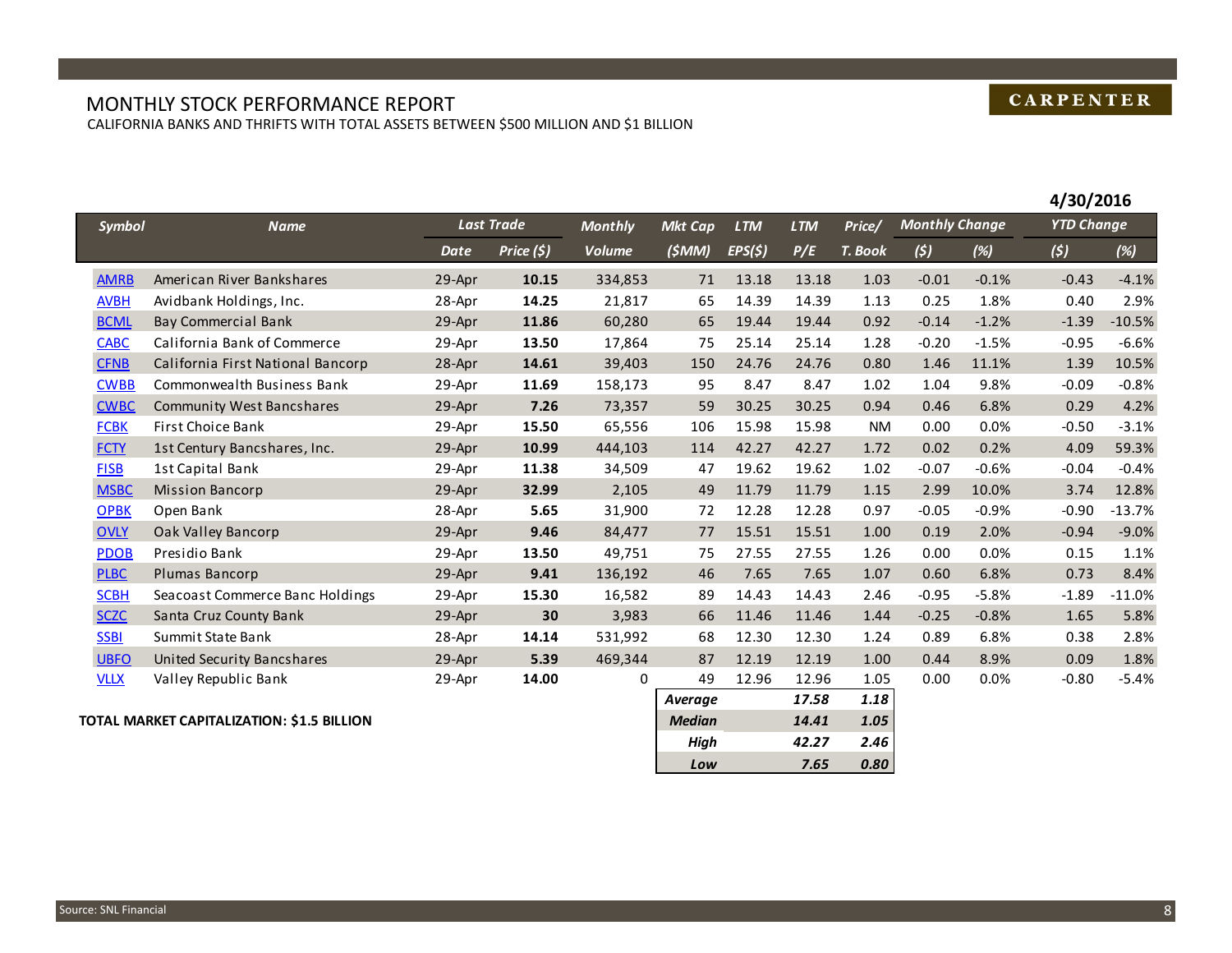## MONTHLY STOCK PERFORMANCE REPORT

CALIFORNIA BANKS AND THRIFTS WITH TOTAL ASSETS BETWEEN \$1 BILLION AND \$5 BILLION

|             |                                            |             |                   |                |                |            |         |                       |         | 4/30/2016         |          |
|-------------|--------------------------------------------|-------------|-------------------|----------------|----------------|------------|---------|-----------------------|---------|-------------------|----------|
| Symbol      | <b>Name</b>                                |             | <b>Last Trade</b> | <b>Monthly</b> | <b>Mkt Cap</b> | <b>LTM</b> | Price/  | <b>Monthly Change</b> |         | <b>YTD Change</b> |          |
|             |                                            | <b>Date</b> | Price (\$)        | <b>Volume</b>  | (\$MM)         | P/E        | T. Book | (5)                   | (%)     | (5)               | (%)      |
| <b>AMBZ</b> | American Business Bank                     | 29-Apr      | 30.25             | 31,455         | 203            | 16.07      | 1.48    | 3.25                  | 12.0%   | 0.93              | 3.2%     |
| <b>BMRC</b> | <b>Bank of Marin Bancorp</b>               | 29-Apr      | 49.02             | 376,687        | 300            | 15.13      | 1.41    | $-0.20$               | $-0.4%$ | $-4.38$           | $-8.2%$  |
| <b>BOCH</b> | <b>Bank of Commerce Holdings</b>           | 29-Apr      | 6.28              | 643,881        | 84             | 14.95      | 0.96    | $-0.07$               | $-1.1%$ | $-0.40$           | $-6.0%$  |
| <b>BSRR</b> | Sierra Bancorp                             | 29-Apr      | 17.61             | 925,296        | 234            | 12.95      | 1.25    | $-0.54$               | $-3.0%$ | $-0.04$           | $-0.2%$  |
| <b>CRPB</b> | California Republic Bancorp                | 29-Apr      | 36.05             | 542,753        | 281            | 31.62      | 1.88    | 10.89                 | 43.3%   | 6.55              | 22.2%    |
| <b>CUNB</b> | <b>CU Bancorp</b>                          | 29-Apr      | 23.04             | 1,082,421      | 402            | 17.86      | 1.77    | 1.87                  | 8.8%    | $-2.32$           | $-9.1%$  |
| <b>CVCY</b> | <b>Central Valley Community Bancorp</b>    | 29-Apr      | 12.19             | 292,922        | 134            | 11.29      | 1.17    | 1.06                  | 9.5%    | 0.16              | 1.3%     |
| <b>EXSR</b> | <b>Exchange Bank</b>                       | 29-Apr      | 84.25             | 6,146          | 144            | 6.84       | 0.81    | $-0.75$               | $-0.9%$ | $-4.75$           | $-5.3%$  |
| <b>FFWM</b> | First Foundation Inc.                      | 29-Apr      | 22.55             | 593,981        | 362            | 20.50      | 1.35    | 0.12                  | 0.5%    | $-1.04$           | $-4.4%$  |
| <b>FMCB</b> | Farmers & Merchants Bancorp                | 27-Apr      | 549.99            | 431            | 436            | 15.39      | 1.73    | $-25.01$              | $-4.3%$ | 9.99              | 1.9%     |
| <b>FNBG</b> | <b>FNB Bancorp</b>                         | 29-Apr      | 28.74             | 18,112         | 131            | 14.89      | 1.32    | $-0.27$               | $-0.9%$ | $-1.46$           | $-4.8%$  |
| <b>FNRN</b> | First Northern Community Bancorp           | 29-Apr      | 7.75              | 46,293         | 83             | 11.80      | 0.96    | 0.03                  | 0.4%    | $-0.13$           | $-1.6%$  |
| <b>HAFC</b> | Hanmi Financial Corporation                | 29-Apr      | 23.12             | 4,215,198      | 746            | 12.84      | 1.46    | 1.10                  | 5.0%    | $-0.60$           | $-2.5%$  |
| <b>HEOP</b> | Heritage Oaks Bancorp                      | 29-Apr      | 8.35              | 486,178        | 285            | 18.56      | 1.59    | 0.56                  | 7.2%    | 0.34              | 4.2%     |
| <b>HTBK</b> | Heritage Commerce Corp                     | 29-Apr      | 10                | 863,969        | 336            | 20.08      | 1.88    | 0.43                  | 4.3%    | $-1.52$           | $-12.7%$ |
| <b>MCHB</b> | Mechanics Bank                             | 27-Apr      | 27,250.00         | 6              | 528            | 26.00      | 1.50    | $-500.00$             | $-1.8%$ | $-1750.00$        | $-6.0%$  |
| <b>MLGF</b> | Malaga Financial Corporation               | 28-Apr      | 22.60             | 124,557        | 138            | 11.96      | 1.22    | 0.34                  | 1.5%    | 0.59              | 2.7%     |
| <b>PFBC</b> | Plaza Bancorp                              | 29-Apr      | 31.76             | 647,294        | 446            | 14.31      | 1.68    | 1.51                  | 5.0%    | $-1.26$           | $-3.8%$  |
| <b>PFCF</b> | Pacific City Financial Corporation         | 29-Apr      | 11.50             | 22,903         | 125            | 10.26      | 1.23    | 1.00                  | 9.5%    | $-0.18$           | $-1.6%$  |
| <b>PLZZ</b> | Plaza Bancorp                              | 29-Apr      | 3.45              | 28,964         | 104            | 21.56      | 1.06    | $-0.34$               | $-9.0%$ | $-0.12$           | $-3.4%$  |
| <b>PMBC</b> | Pacific Mercantile Bancorp                 | 29-Apr      | 7.51              | 722,863        | 172            | 15.02      | 1.27    | 0.51                  | 7.3%    | 0.38              | 5.3%     |
| PPBI        | Pacific Premier Bancorp, Inc.              | 29-Apr      | 23.26             | 2,600,902      | 641            | 16.38      | 2.03    | 1.89                  | 8.8%    | 2.01              | 9.5%     |
| <b>PROV</b> | Provident Financial Holdings, Inc.         | 29-Apr      | 17.30             | 458,505        | 142            | 20.35      | 1.05    | 0.25                  | 1.5%    | $-1.59$           | $-8.4%$  |
| <b>RCBC</b> | River City Bank                            | 14-Apr      | 124.50            | 71             | 153            | 13.80      | 1.03    | 0.00                  | 0.0%    | 3.50              | 2.9%     |
| <b>TCBK</b> | <b>TriCo Bancshares</b>                    | 29-Apr      | 26.92             | 939,601        | 613            | 13.46      | 1.57    | 1.60                  | 6.3%    | $-0.52$           | $-1.9%$  |
| <b>WIBC</b> | Wilshire Bancorp, Inc.                     | 29-Apr      | 10.77             | 7,833,299      | 849            | 14.96      | 1.78    | 0.47                  | 4.6%    | $-0.78$           | $-6.8%$  |
|             |                                            |             |                   |                | Average        | 16.27      | 1.38    |                       |         |                   |          |
|             | TOTAL MARKET CAPITALIZATION: \$6.6 BILLION |             |                   |                | <b>Median</b>  | 15.07      | 1.34    |                       |         |                   |          |
|             |                                            |             |                   |                | <b>High</b>    | 31.62      | 2.03    |                       |         |                   |          |
|             |                                            |             |                   |                | Low            | 6.84       | 0.81    |                       |         |                   |          |

## **CARPENTER**